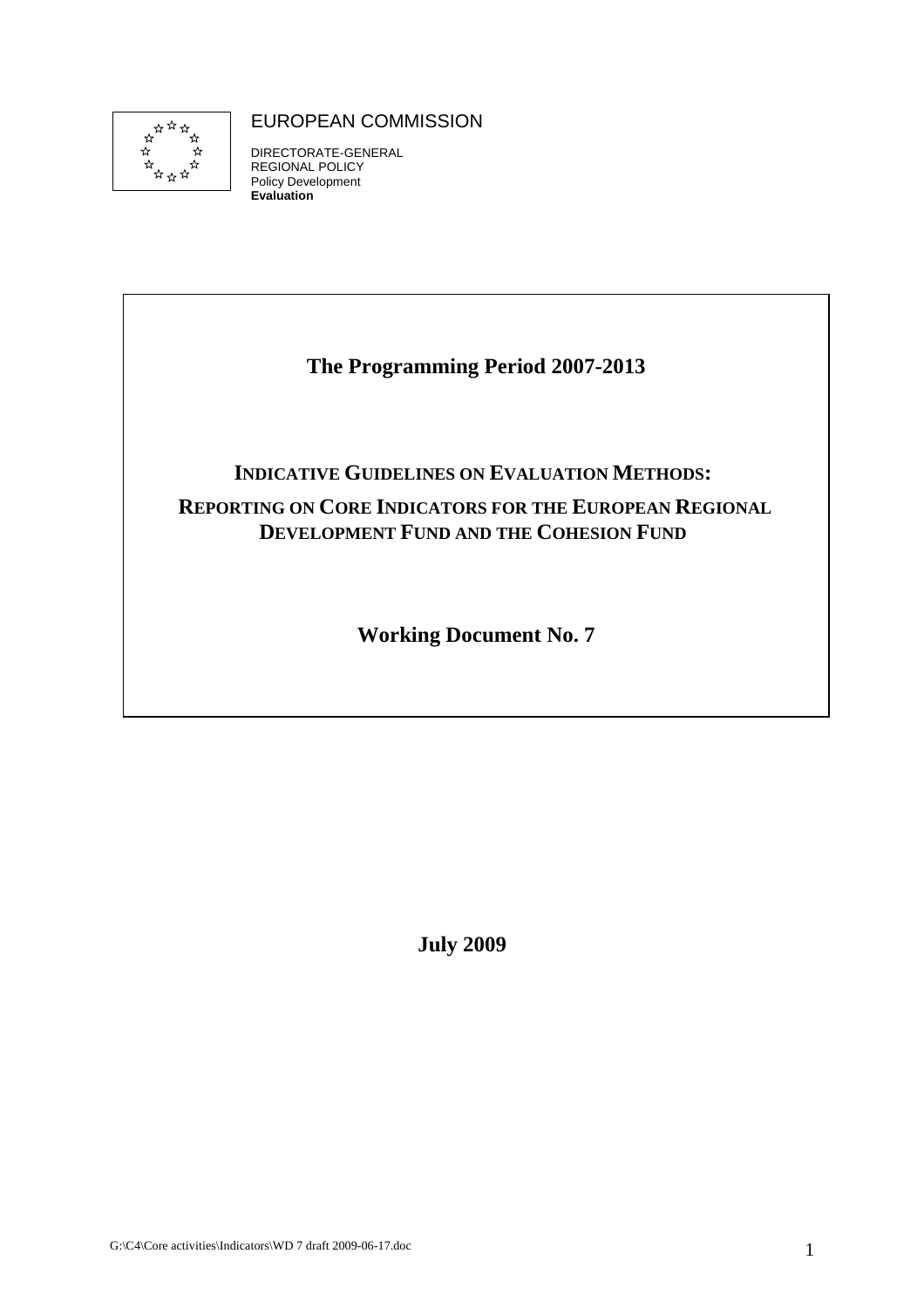# **Table of contents**

|    | 1.1.   |                                                                          |  |
|----|--------|--------------------------------------------------------------------------|--|
|    | 1.2.   |                                                                          |  |
|    | 1.3.   |                                                                          |  |
|    | 1.3.1. |                                                                          |  |
|    | 1.3.2. |                                                                          |  |
|    | 1.3.3. |                                                                          |  |
|    | 1.3.4. |                                                                          |  |
|    | 1.3.5. |                                                                          |  |
| 2. |        |                                                                          |  |
|    | 2.1.   |                                                                          |  |
|    | 2.2.   |                                                                          |  |
|    | 2.2.1  |                                                                          |  |
|    | 2.2.2. |                                                                          |  |
|    | 2.3.   |                                                                          |  |
|    | 2.3.1. |                                                                          |  |
|    | 2.3.2. |                                                                          |  |
|    |        | <b>ANNEX I: CORE INDICATORS FOR ERDF AND COHESION FUND – RECOMMENDED</b> |  |
|    |        |                                                                          |  |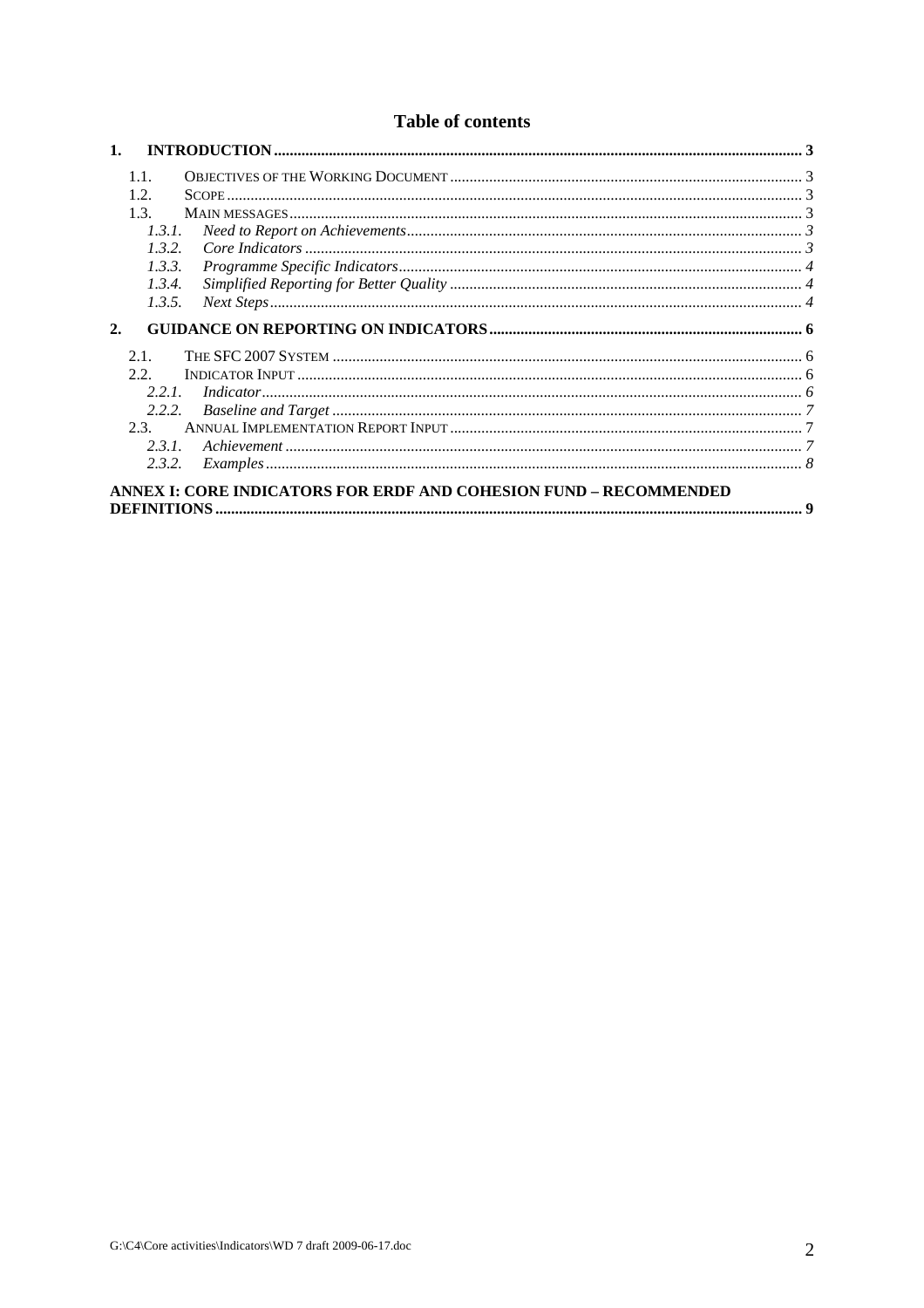# <span id="page-2-1"></span><span id="page-2-0"></span>**1. INTRODUCTION**

# **1.1. Objectives of the Working Document**

The purpose of this working document is to provide practical guidance to managing authorities on the reporting of core indicators through the electronic system for exchange of data established by the Commission under Article 39 of the Implementing Regulation<sup>1</sup> (SFC2007).

Working Document No. 2 provided guidance on the establishment of indicators for monitoring and evaluation<sup>2</sup>. In the time since the Working Document was adopted, Member States have drawn up Operational Programmes, agreed these with the Commission and implementation of programmes on the ground has started. In June 2008, Managing Authorities submitted their first Annual Implementation Reports, related to the year 2007. While there was little actual activity to report at this stage, the experience demonstrated a need for further reflection and guidance on the electronic transfer of information on physical indicators, particularly the core indicators.

# **1.2. Scope**

<span id="page-2-3"></span><span id="page-2-2"></span>The scope of this working document is the European Regional Development Fund (ERDF) and the Cohesion Fund.

# **1.3. Main messages**

# *1.3.1.Need to Report on Achievements*

<span id="page-2-4"></span>There is an ever growing emphasis in the policy debate on the need to report on the achievements of Cohesion Policy. This requires that Member States and the Commission develop strategies to monitor and evaluate the results of Cohesion Policy programmes and communicate these. Working Document No. 5 provided guidance on the development of plans for ongoing evaluations. In addition to evaluation, however, monitoring systems should be able to deliver information on progress against the indicators in the Operational Programmes. This information is important for managers of programmes to monitor progress and to take action where problems arise. It is also important, however, to demonstrate what is being achieved with public money.

# *1.3.2.Core Indicators*

<span id="page-2-5"></span>Working Document No. 2 proposed a list of common minimum core indicators for use in ERDF and Cohesion Fund programmes<sup>3</sup>. During the negotiations on Operational

<u>.</u>

<sup>&</sup>lt;sup>1</sup> Commission Regulation (EC) No 1828/2006 of 8 December 2006, setting out rules for the implementation of Council Regulation (EC) No 1083/2006 laying down general provisions on the European Regional Development Fund, the European Social Fund and the Cohesion Fund and of Regulation (EC) No 1080/2006 of the European Parliament and of the Council on the European Regional Development Fund

<sup>&</sup>lt;sup>2</sup> Working Document No. 2: The New Programming Period 2007-2013: Monitoring and Evaluation Indicators (2006) at http://ec.europa.eu/regional\_policy/sources/docoffic/2007/working/wd2indic\_082006\_en.pdf

 $3$  Section 4.5 of Working Document No. 2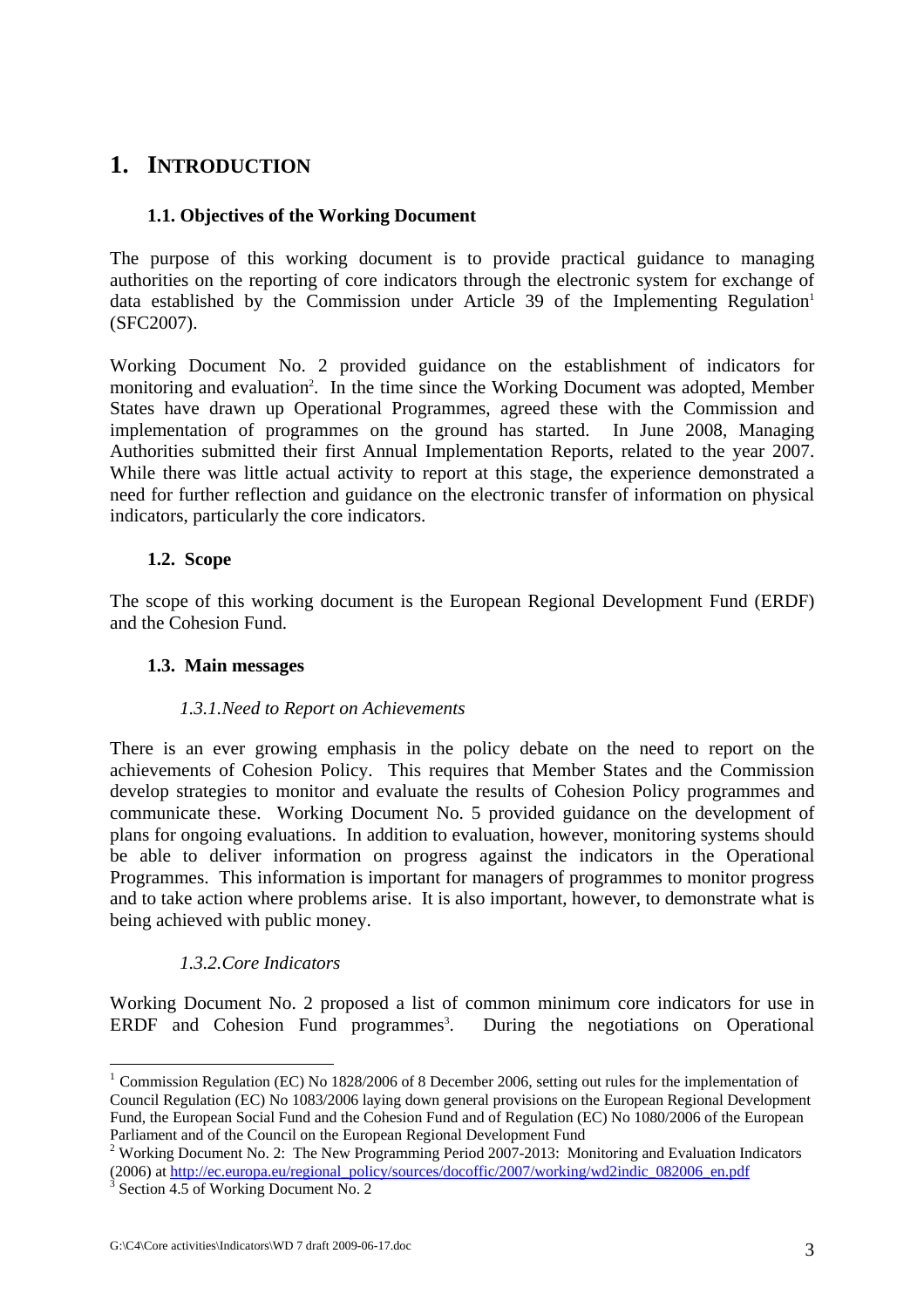Programmes, the Commission strongly recommended their use where appropriate. These indicators are particularly important for accountability at EU level, as for these indicators, we should be able to aggregate information to demonstrate what Cohesion Policy resources are being spent on and what they are achieving.

In discussions between the Member States and the Commission, a demand for definitions for the core indicators was expressed by some Member States. Based on discussions with the evaluation authorities and representatives of Member States, the Commission has refined the list of core indicators and provided recommended definitions for the Convergence and Regional Competitiveness and Employment Objectives. These are provided in Annex 1. It should be noted that the use of these definitions is not obligatory.

A key challenge for the Commission and the Member States is to ensure that core indicators are used where appropriate and they are reported on through the electronic system for the transfer of information on indicators. If the core indicators are not reported on through this system, it is impossible to aggregate them electronically.

# *1.3.3.Programme Specific Indicators*

<span id="page-3-0"></span>The heart of any monitoring system is the programme specific indicators. These indicators have been designed to monitor progress towards achieving the objectives of each Operational Programme. They are an essential management tool and should support effective running of the programme and debate on progress at monitoring committee meetings. Reporting on all the indicators (core and programme specific) of the Operational Programme is a requirement of the Annual Implementation Report.

# *1.3.4.Simplified Reporting for Better Quality*

<span id="page-3-1"></span>Because only the core indicators are capable of being aggregated at the EU level, **it is proposed to limit the electronic transfer of physical data (in SFC2007) to the core indicators**. Data entry will also be simplified. Part 2 of this document explains how the data should be entered.

It should be understood that this simplification must be accompanied by a willingness on the part of the Managing Authorities to use the core indicators where they are relevant.

<span id="page-3-2"></span>The Commission seeks the support of Member State authorities in communicating these messages to Managing Authorities.

# *1.3.5.Next Steps*

The Commission proposes that the following steps should be taken to improve reporting on core indicators:

- 1. The SFC2007 system will be adapted and simplified by June 2009.
- 2. Annual Implementation Reports for 2008 should be transmitted to the Commission by 30 June 2009, as required by Article 67 of the General Regulation<sup>4</sup>, by uploading the

1

<sup>&</sup>lt;sup>4</sup> Council Regulation (EC) No 1083/2006 of 11 July 2006 laying down general provisions on the European Regional Development Fund, the European Social Fund and the Cohesion Fund and repealing Regulation (EC)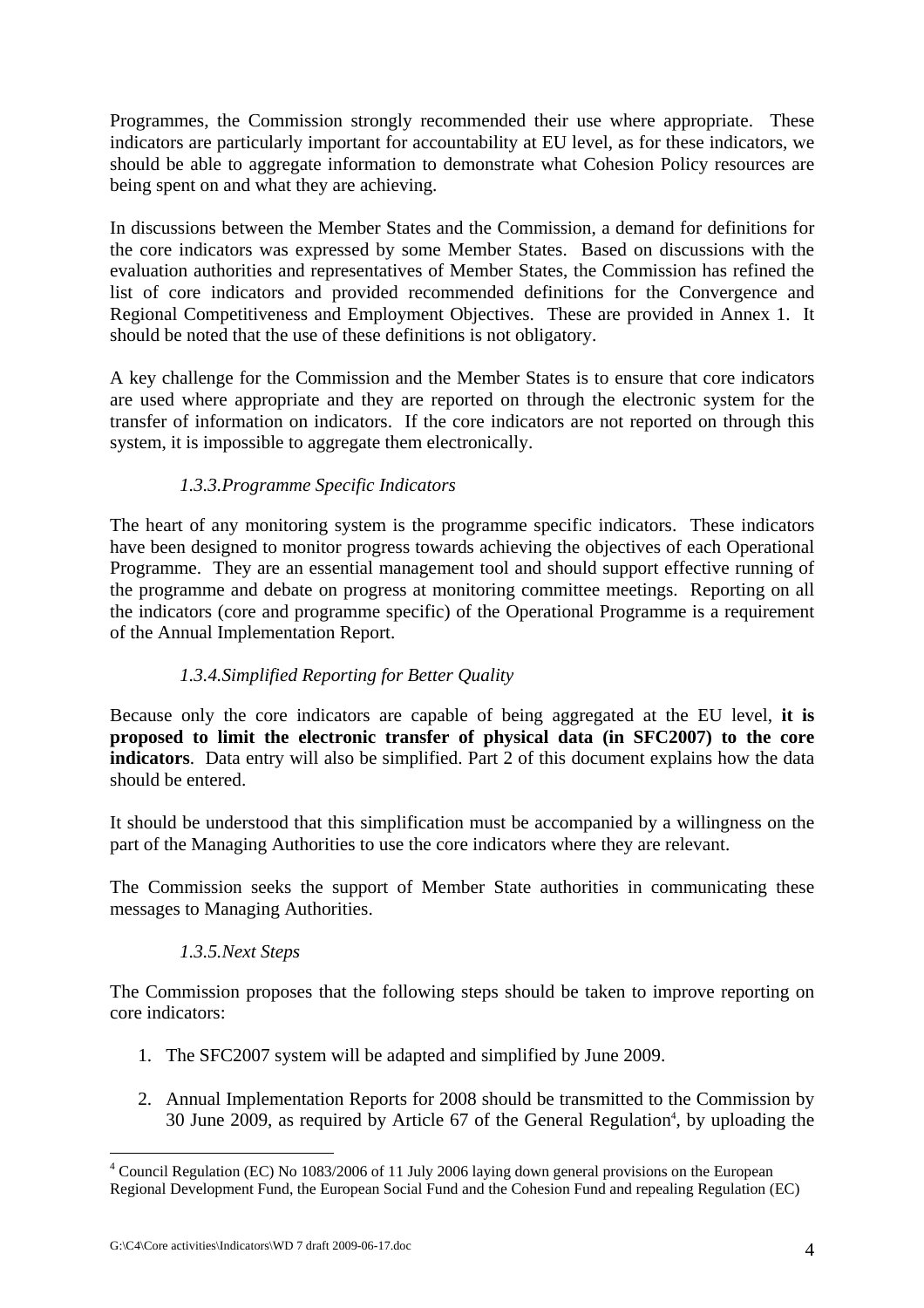document into SFC2007. Information on progress in relation to all programme indicators (core and programme specific) will be included.

- 3. The Directorate General for Regional Policy does not require structured transfer of achievements against indicators in 2009 for ERDF and CF financed OPs.
- 4. By the end of 2009, Managing Authorities should upload targets and baselines for the core indicators in SFC2007 (see 2.2 "Indicator Input"). Indicators already input as core will be migrated to the simplified system.
- 5. By 30 June 2010 and for the following years, Managing Authorities should upload achievements against core indicators in SFC2007 (see 2.3 "Annual Implementation Report Input"). Where activity has taken place in 2007 and 2008, this should also be uploaded at this time.

The Commission invites interested Member States to test the simplified system in order to ensure its user-friendliness. The results of this testing will be communicated to all Member States.

No 1260/1999.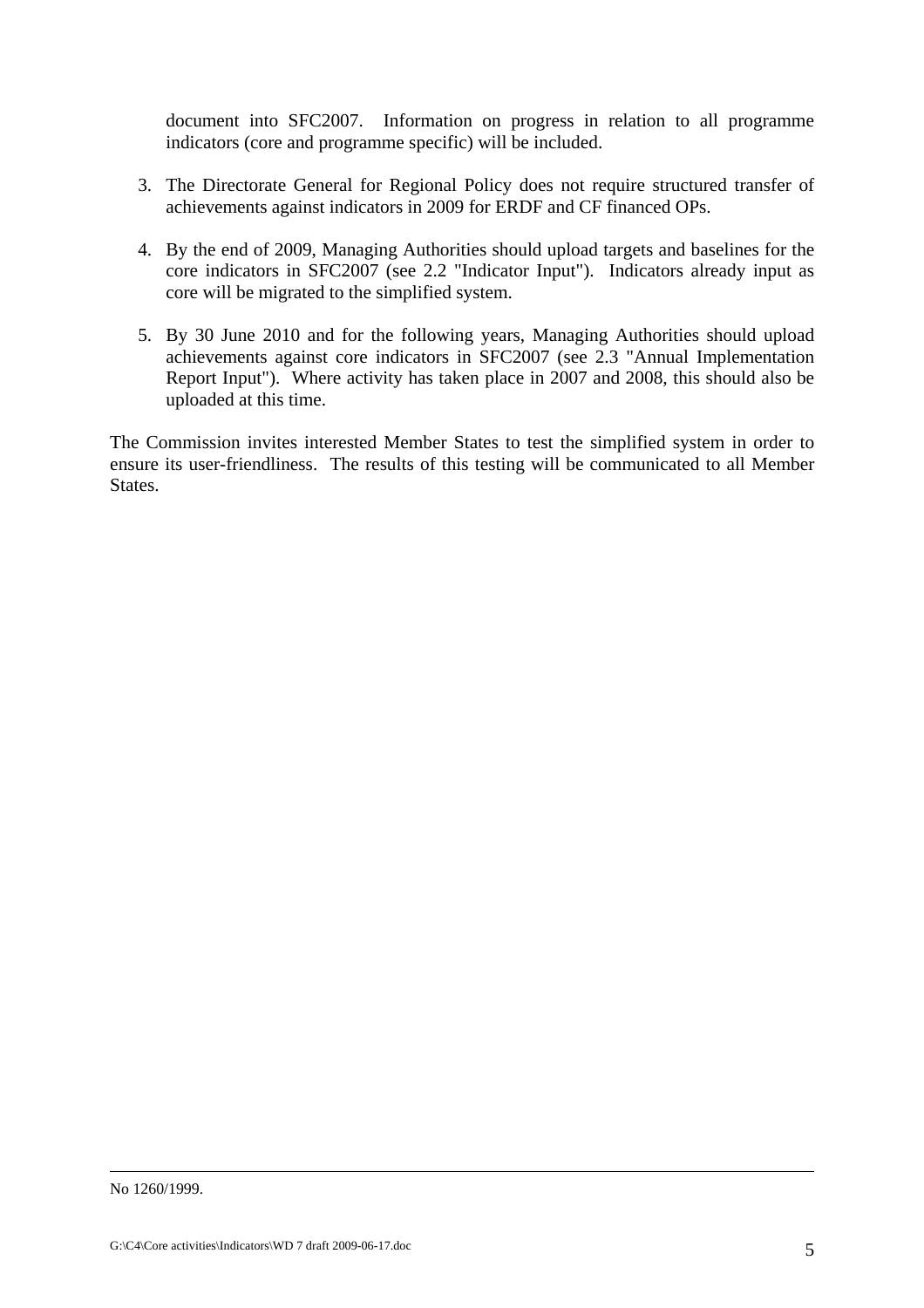# <span id="page-5-1"></span><span id="page-5-0"></span>**2. GUIDANCE ON REPORTING ON INDICATORS**

# **2.1. The SFC 2007 System**

The electronic system for the transfer of data from Member States to the Commission is called SFC2007.

Three screens are of interest for the purposes of reporting on core indicators:

- the "Indicator Usage" in the Programme Indicators module (see Figure 1);
- the "Baselines / Targets" in the Programme Indicators module (see Figure 2); and
- the "Indicators" in the Annual/Final Implementation Report module (see Figure 3).

<span id="page-5-2"></span>The purpose of this working document is to provide guidance on the information to be inserted in these screens. Because the objective is to electronically aggregate data, it is necessary that all Managing Authorities use the same conventions when providing the data

# **2.2. Indicator Input**

# *2.2.1.Indicator*

<span id="page-5-3"></span>There is no need to manually type in indicators. In the SFC2007 system, "core" indicators are **selected from the drop-down menu** (under the "Indicator Usage" tab) which is available in all Community languages.

|  |  | <b>Figure 1: Core Indicators in SFC2007</b> |
|--|--|---------------------------------------------|
|--|--|---------------------------------------------|

|                   | Indicate at what level the Indicator will be monitored                                     |          |  |  |  |  |  |  |
|-------------------|--------------------------------------------------------------------------------------------|----------|--|--|--|--|--|--|
| Indicator:        | 1 - Jobs created                                                                           | $ v $ is |  |  |  |  |  |  |
|                   | 15 - km of new TEN roads                                                                   |          |  |  |  |  |  |  |
|                   | 16 - km of reconstructed roads                                                             |          |  |  |  |  |  |  |
|                   | 17 - km of new railroads                                                                   |          |  |  |  |  |  |  |
|                   | 18 - km of TEN railroads                                                                   |          |  |  |  |  |  |  |
|                   | 19 - km of reconstructed railroads                                                         |          |  |  |  |  |  |  |
|                   | 2 - Jobs created for men                                                                   |          |  |  |  |  |  |  |
|                   | 20 - Value for timesavings in Euro / year stemming from new and reconstructed roads        | Mor      |  |  |  |  |  |  |
| 1 - Jobs create   | 21 - Value for timesavings in Euro / year stemming from new and reconstructed railroads    |          |  |  |  |  |  |  |
| 29 - Area rehal   | 22 - Additional population served with improved urban transport                            |          |  |  |  |  |  |  |
|                   | 23 - Number of renewable energy projects                                                   |          |  |  |  |  |  |  |
| 6 - Research jo   | 24 - Additional capacity of renewable energy production                                    |          |  |  |  |  |  |  |
| Add a New Indig   | 25 - Additional population served by water projects                                        |          |  |  |  |  |  |  |
|                   | 26 - Additional population served by waste water projects<br>27 - Number of waste projects |          |  |  |  |  |  |  |
| Return to Display | 28 - Number of projects on improvement of air quality                                      |          |  |  |  |  |  |  |
|                   | 29 - Area rehabilitatated (km2)                                                            |          |  |  |  |  |  |  |
|                   | 3 - Jobs created for women                                                                 |          |  |  |  |  |  |  |
|                   | 30 - Reduction greenhouse emissions (CO2 and equivalents, kt)                              |          |  |  |  |  |  |  |
|                   | 31 - Number of risk prevention projects                                                    |          |  |  |  |  |  |  |
|                   | 32 - Number of people benefiting from flood protection measures                            |          |  |  |  |  |  |  |
|                   | 33 - Number of people benefiting from forest fire protection and other protection measures |          |  |  |  |  |  |  |
|                   | 34 - Number of tourism projects                                                            |          |  |  |  |  |  |  |
|                   | 35 - Number of jobs created in tourism                                                     |          |  |  |  |  |  |  |
|                   | 36 - Number of education projects                                                          |          |  |  |  |  |  |  |
|                   | 37 - Number of benefiting students                                                         |          |  |  |  |  |  |  |

Managing Authorities are asked to reflect on **whether their programme specific indicators are actually "core" indicators** and could in fact be inserted in as such.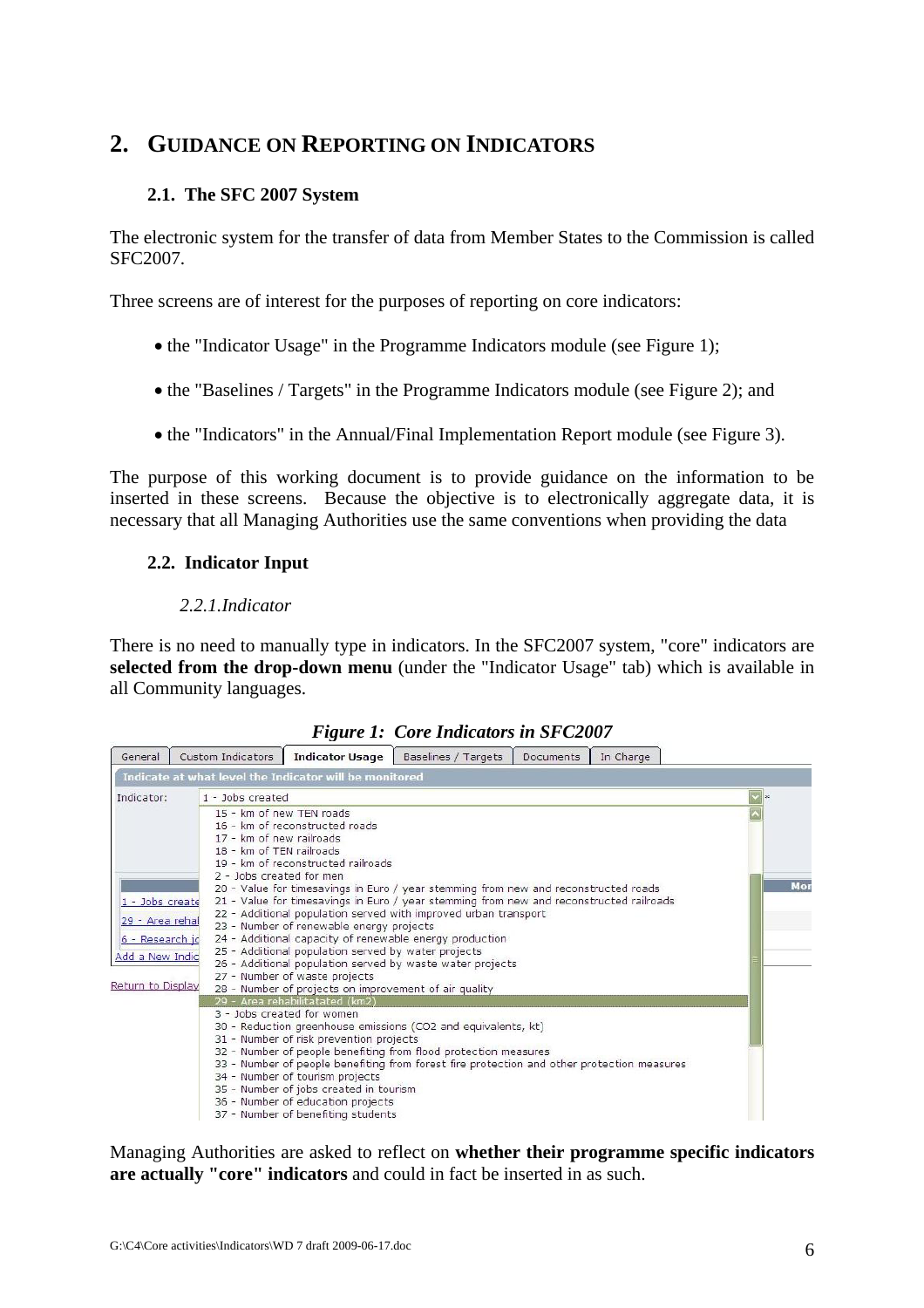The **unit of an indicator is particularly important** for the core indicators. All core indicators specify the unit and this unit should be used by every Managing Authority using this indicator.

### *2.2.2.Baseline and Target*

<span id="page-6-0"></span>The baseline will be inserted in the "Initial Baseline" column. Baselines will often be zero.

**The target should be set for the entire programming period** and should be inserted in the "Target - Final" column. The target should **exclude the baseline**.

# *Figure 2: Baselines and Targets for Indicators in SFC20075*

| General | Custom Indicators                                              | Indicator Usage | <b>Baselines / Targets</b> |      | Documents | In Charge |      |      |  |
|---------|----------------------------------------------------------------|-----------------|----------------------------|------|-----------|-----------|------|------|--|
|         | Define Baseline and Target Values                              |                 |                            |      |           |           |      |      |  |
|         | Type Indicator Unit M/W Priority Initial Baseline Final Target |                 |                            | 2007 | 2008      | 2009      | 2010 | 2011 |  |
|         |                                                                | $\overline{0}$  | 1200                       |      |           |           |      |      |  |
| 29      | F&A                                                            | 85              | 72                         |      |           |           |      |      |  |
| 6       | F&A                                                            | $\circ$         | 180                        |      |           |           |      |      |  |
|         |                                                                |                 |                            |      |           |           |      |      |  |

# **2.3. Annual Implementation Report Input**

<span id="page-6-1"></span>The Commission proposes a **simplified** input of achievement values of indicators, as outlined below.

|  | <b>Figure 3: Inputting Achievement Values for Indicators in SFC2007<sup>6</sup></b> |  |  |  |
|--|-------------------------------------------------------------------------------------|--|--|--|
|  |                                                                                     |  |  |  |

| General     | <b>Indicators</b>         | Financial Detail                | Documents | In Charge |     |          |                  |                  |
|-------------|---------------------------|---------------------------------|-----------|-----------|-----|----------|------------------|------------------|
|             | <b>Indicator Values</b>   |                                 |           |           |     |          |                  |                  |
| <b>Type</b> |                           | <b>Indicator</b>                |           | Unit      | M/W | Priority | 2007 Achievement | 2008 Achievement |
| Core        | 1 - Jobs created          |                                 |           |           |     |          | 20               | 60               |
| Core        |                           | 29 - Area rehabilitatated (km2) |           |           |     | F&A      |                  |                  |
| Core        | 6 - Research jobs created |                                 |           |           |     | F&A      |                  |                  |
|             |                           |                                 |           |           |     |          |                  |                  |
|             |                           |                                 |           |           |     |          |                  | Cancel<br>Save   |

# *2.3.1.Achievement*

<span id="page-6-2"></span>Only years up to the reporting year will be visible (i.e., in 2010, only the cells for 2007, 2008 and 2009 will appear).

The **achievement should be expressed cumulatively** - the value for the indicator should be the total achieved value by the end of the reporting year. It should **not include the baseline**. Previous years' achievements can be updated when submitting later years' Annual Implementation Reports, if more accurate information is available. And for the 2009 report, Managing Authorities are asked also to give the achievements of both 2007 and 2008.

1

 $^5$  Annual targets are optional for ERDF/CF Operational Programmes  $^6$ . The carecreated is based on a 2008 Annual Implementation Benest

 $\frac{6}{10}$  The screenshot is based on a 2008 Annual Implementation Report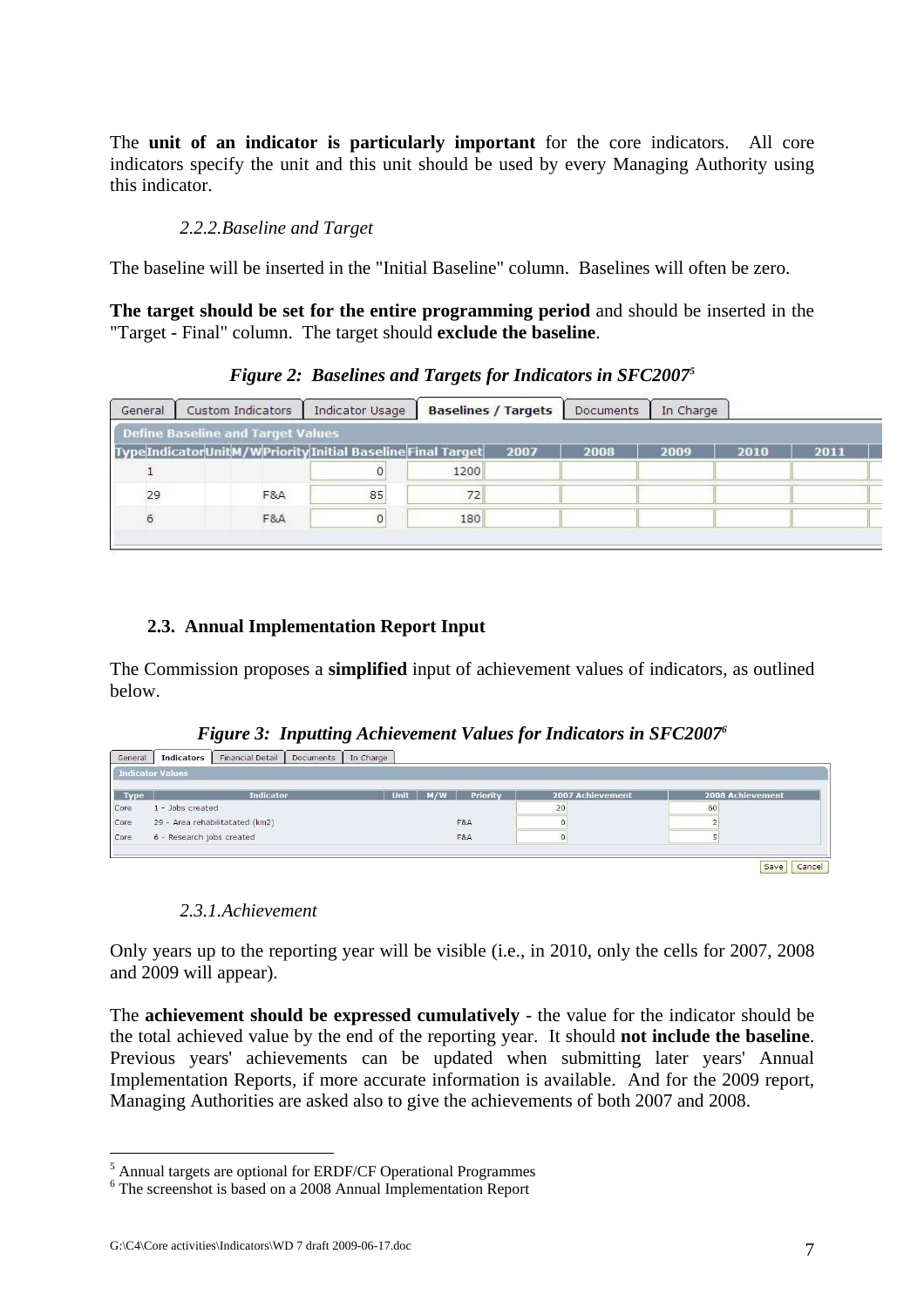# *2.3.2.Examples*

<span id="page-7-0"></span>Below are some worked examples of core indicators correctly filled in to SFC2007 for a 2009 Annual Implementation Report, in the same structure as they would appear in the "Annual Implementation Report Display Page".

| Indicator                        | <b>Initial Baseline</b> | <b>Final Target</b> | Achievements |            |      |
|----------------------------------|-------------------------|---------------------|--------------|------------|------|
|                                  |                         |                     | 2007         | 2008       | 2009 |
| <b>Jobs Created</b>              | $\theta$                | 5,000               | $\theta$     | <b>200</b> | 600  |
| Number of RTD Projects           | $\theta$                | 7,500               | 200          | 700        | 1500 |
| Km of New Roads                  | 1,000                   | 200                 | $\theta$     | $\theta$   | 10   |
| <b>Km of Reconstructed Roads</b> | 5,000                   | 3,000               | $\theta$     | 300        | 750  |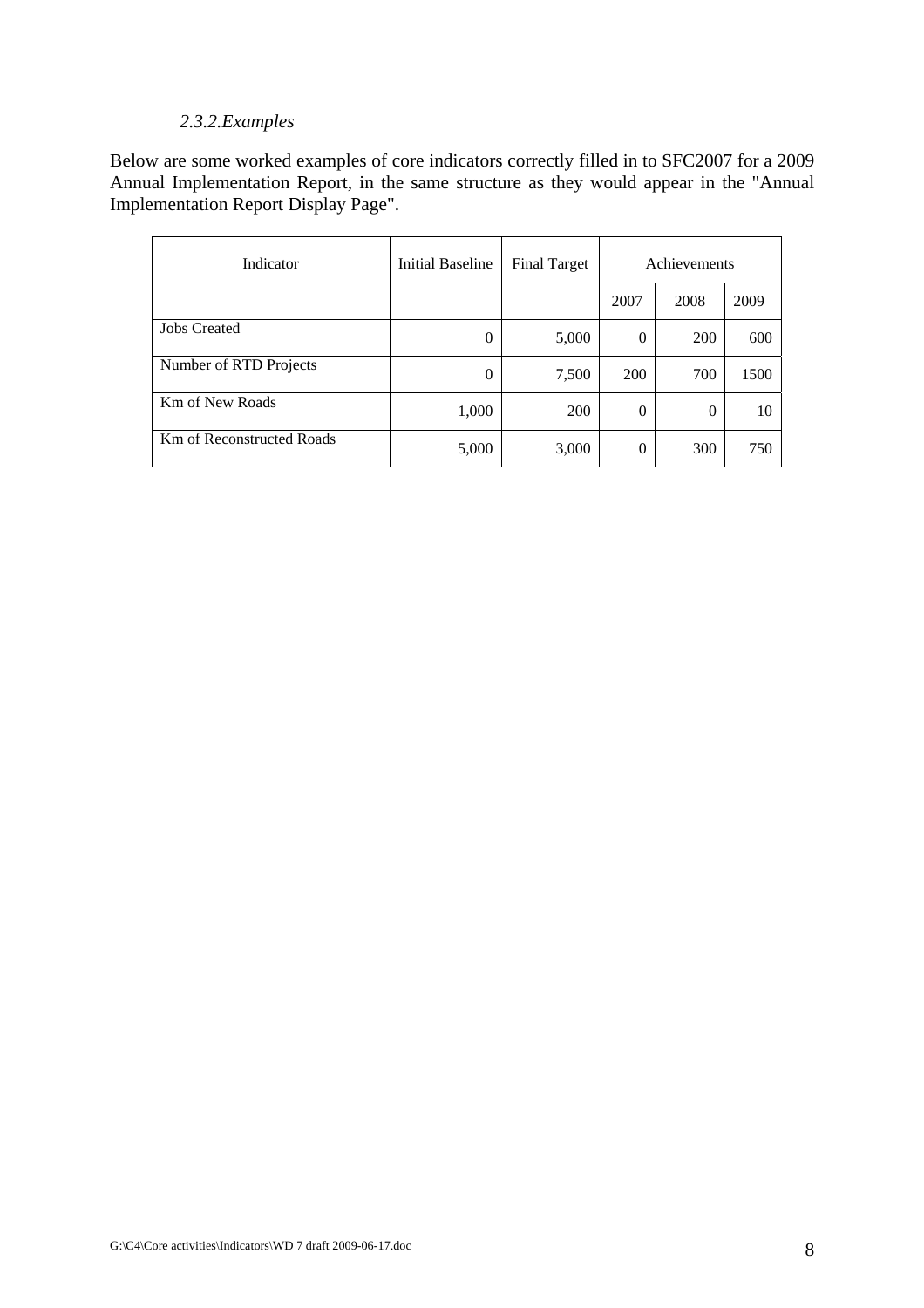# <span id="page-8-0"></span>**ANNEX I: CORE INDICATORS FOR ERDF AND COHESION FUND – RECOMMENDED DEFINITIONS**

This Annex contains definitions for the 41 core indicators applicable to ERDF and Cohesion Fund operational programmes under the Convergence and Regional Competitiveness and Employment Objectives As noted in the Working Document, these definitions have been drawn up, based on experience in some Member States and to meet a demand from others. Their use is recommended but not obligatory.

Special note should be taken of the units of the indicators and reporting on the indicators should use the units specified.

In developing the definitions, some refinements have been introduced to the indicators, as compared to the list presented in the annex to Working Document No. 2. These concern the following indicators in the list below:

- Indicator No. 6 "preferably 5 years after project start" has been deleted to simplify the indicator.
- Indicator No. 8 "first two years after start-up" has been deleted to simplify the indicator.
- Indicator No.14 & 16 and 17 and 19 while these remain the same as in Working Document No. 2, the option of reporting on 'new and reconstructed roads' or 'new and reconstructed rail' in SFC2007 is being removed because of the very different nature of the scale of investments involved.

### **(1) Jobs Created; also (2) jobs created for men and (3) jobs created for women**

Gross direct jobs created, full time equivalents (FTE): A new working position created (did not exist before) as a direct result of project completion (workers employed to implement the project are not counted). The position needs to be filled (vacant posts are not counted) and increase the total number of jobs in the organisation.

Full-time equivalent: Jobs can be full time, part time or seasonal. Seasonal and part time jobs are to be converted to FTE using ILO/statistical/other standards.

Durability: Jobs are expected to be permanent, i.e. last for a reasonably long period depending on industrial-technological characteristics; seasonal jobs should be recurring.

Gross: Not counting the origin of the jobholder as long as it directly contributes to the increase of total jobs in the organisation.

*Note: Jobs created can appear both at OP and at priority level. At OP level it includes other indicators of "jobs created" (see also indicators 6, 9 and 35).* 

### **(4) Number of RTD projects**

Project: an operation that last for a definite time and aims to produce a specified output. The output may or may not be tangible.

R&D projects: project aimed to create new knowledge (research) or adapt/apply existing knowledge (development). It also includes projects aimed to develop supporting infrastructure.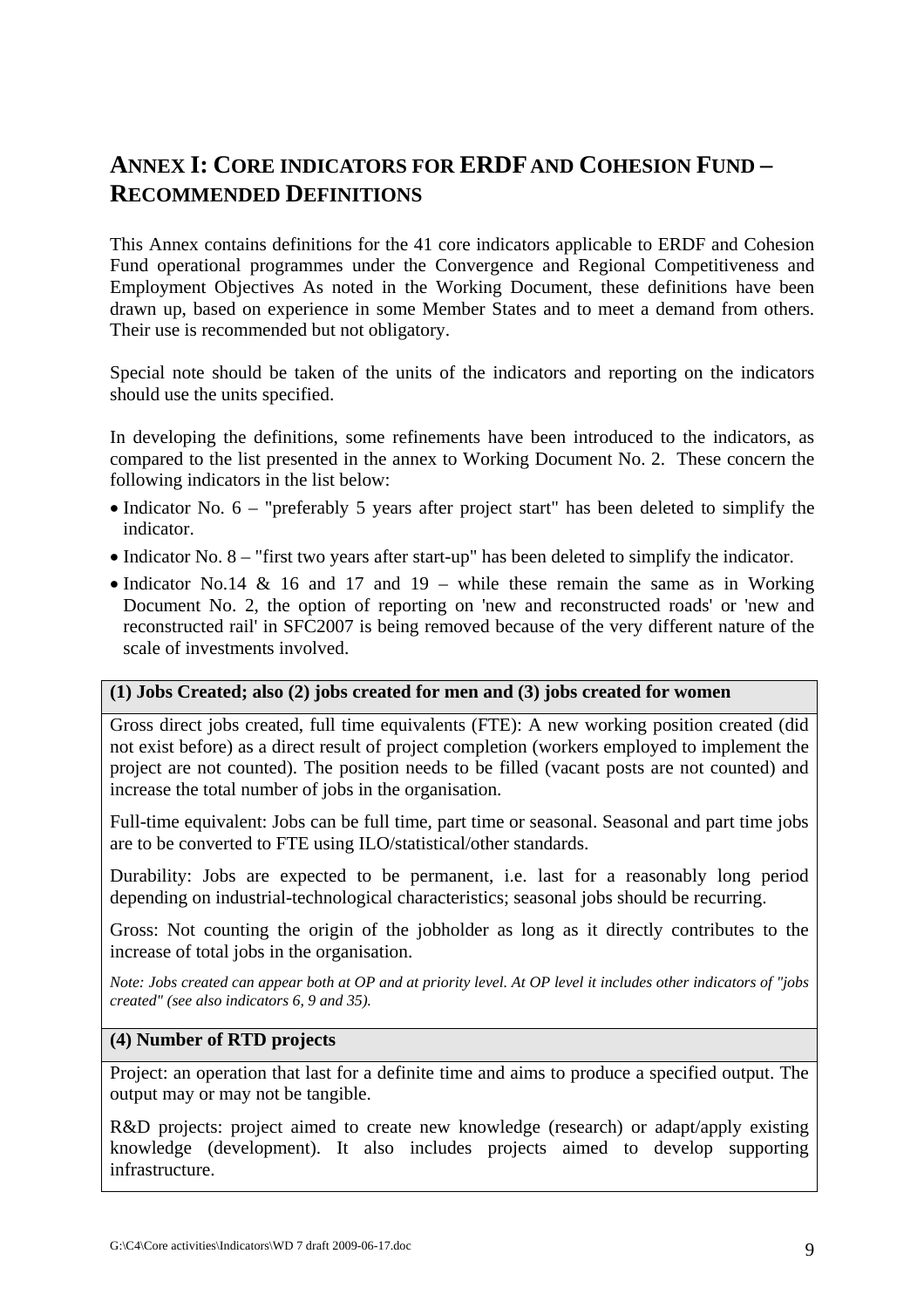## **(5) Number of cooperation projects enterprises – research institutions**

R&D projects where at least one enterprise and one research institution participates in the project. The cooperation should last at least for the duration of the project.

Enterprise: Organisation producing products or services to satisfy market needs in order to reach profit.

Research institution: an organisation of which R&D is a primary activity.

# **(6) Research jobs created (preferably 5 years after project start)**

Gross direct jobs created to directly perform R&D activities, in full time equivalents, as a result of a finished or on-going R&D project. If less than 100% of working time is devoted to R&D activity, the FTE should be modified accordingly. Support staff for R&D (i.e. jobs not directly involved in R&D activities) is not counted.

# **(7) Number of projects (Direct investment aid to SME)**

Number of projects implemented by an SME using financial aid from Structural Funds. The form of the aid may vary (refundable, non-refundable, guarantee, etc.). The project should result in an investment (increasing the fixed or intangible assets of the enterprise).

Project: an operation that last for a definite time and aims to produce a specified output. The output may or may not be tangible.

## **(8) Number of start-ups supported (first two years after start-up)**

Number of enterprises created receiving financial aid or assistance (consultancy, guidance, etc.) from Structural Funds or Structural Funds financed facility. The created enterprise did not exist one year before the project started. The legal form of enterprise may be various (self-employed persons, partnerships, etc.).

### **(9) Jobs created (gross, full time equivalent) (Direct investment aid to SME)**

Gross direct jobs created in an SME, in full time equivalents, as a direct result of a finished project where (1) the project owner is the SME and (2) the project was implemented using financial aid from Structural Funds (the form of the aid may vary, e.g. refundable, nonrefundable, guarantee).

### **(10) Investment induced (million €)**

Private investment in enterprise supporting projects.

### **(11) Number of projects (Information society)**

Number of projects aimed to develop ICT infrastructure, equipment, use or application.

Project: an operation that last for a definite time and aims to produce a specified output. The output may or may not be tangible.

### **(12) Number of additional population covered by broadband access**

Number of persons who can access to the internet with a download speed of at least 256 Kbit/sec and who did not have access before at all or only had more limited access. The capacity to access must be a direct result of the assistance.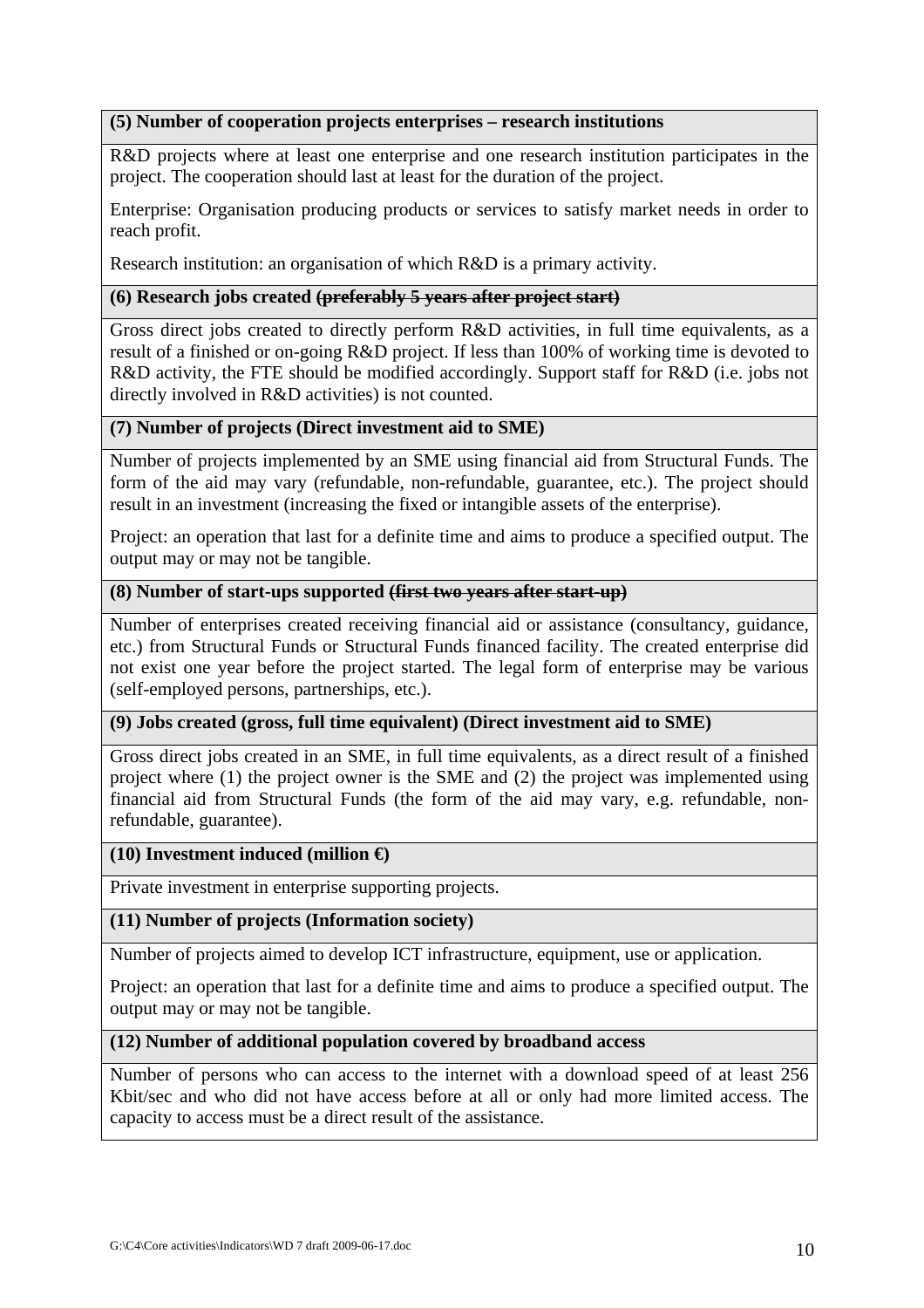# **(13) Number of projects (Transport)**

Number of projects implemented in the transport sector

## **(14) km of new roads**

Length of roads (in kilometres) constructed by the project where:

• no road existed before

or

• the capacity and quality of the previously existing local/secondary road is significantly improved to reach a higher classification (e.g. national road or equivalent)

# **(15) km of new TEN roads (previously: km of new roads, of which TEN)**

A subset of core indicator 14 (km of new roads): Length of roads developed along a TEN corridor

### **(16) km of reconstructed roads**

Length of roads where the capacity or quality of the road (including safety standards) was improved. It excludes roads counted under core indicator 14 (km of new roads).

# **(17) km of new railroads**

Length of railroads constructed by the project where no railroad existed before, including railroad developed along a TEN corridor.

# **(18) km of TEN railroads (previously: km of new railroads, of which TEN)**

Length of railroad that becomes part of the TEN transport network as a result of the project, either newly built or reconstructed.

### **(19) km of reconstructed railroads**

Length of railroads of which quality of capacity have been improved. This can include electrification, developing single track railroad into double track, increasing the possible speed on the track, or ensuring ERTMS compatibility.

### **(20) Value for time savings in Euro / year stemming from new and reconstructed roads**

Total reduction of journey time as a direct result of the project, counted by national methodology. For calculating monetary values, see Guide to Cost-Benefit Analysis of Investment Projects, page 78 (European Commission, 2008).

# **(21) Value for time savings in Euro / year stemming from new and reconstructed railroads**

Total reduction of journey time as a direct result of the project, counted by national methodology. For calculating monetary values, see Guide to Cost-Benefit Analysis of Investment Projects, page 78 (European Commission, 2008).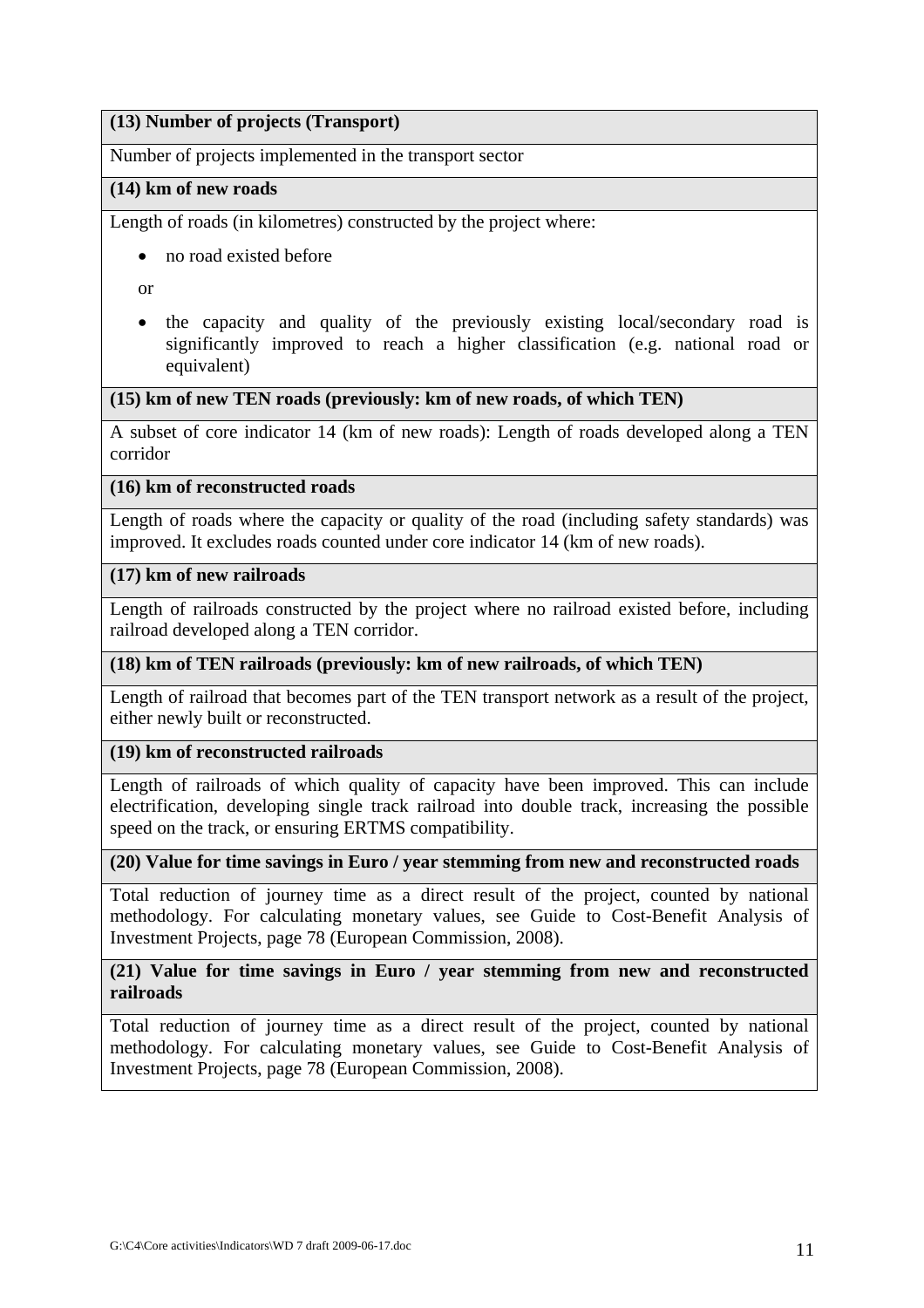# **(22) Additional population served with improved urban transport**

Number of persons using improved public transport who did not use it before.

Improved public transport: increase of the capacity or the quality (increase comfort, improve safety and security, reduce journey time, reduce delays, etc.) of services offered by the public transport network as direct result of projects.

# **(23) Number of projects (Renewable energy)**

Number of projects aimed to increase or improve the production or transportation capacity of renewable energy.

Renewable energy: Energy produced by renewable energy sources (i.e. excluding fossil or nuclear energy).

#### **(24) Additional capacity of renewable energy production (MW)**

Increase in energy production capacity (in megawatts) of facilities using renewable energy resources, built/equipped by the project.

Renewable energy resource: Any energy source that is not fossil or nuclear.

### **(25) Additional population served by water projects**

Number of persons provided with drinking water through the drinking water transportation network as a result of increased drinking water production/transportation capacity built by the project, and who were previously not connected. It includes reconstruction projects but excludes projects aiming to create/improve irrigation systems.

### **(26) Additional population served by waste water projects**

Number of persons (in population equivalent) whose wastewater is transported to wastewater treatment plants through wastewater transportation network as a result of increased waste water treatment/transportation capacity built by the project, and who were previously not connected.

#### **(27) Number of waste projects**

Number of projects aimed at

- waste prevention, or
- recycling of communal or industrial waste, or
- increasing landfill capacity or improving waste storage facilities, or
- closing substandard landfills.

#### **(28) Number of projects on improvement of air quality**

No recommended definition

#### **(29) Area rehabilitated (km2)**

Surface of contaminated or derelict land (in square kilometres) made available for economic (except agriculture) or community activities.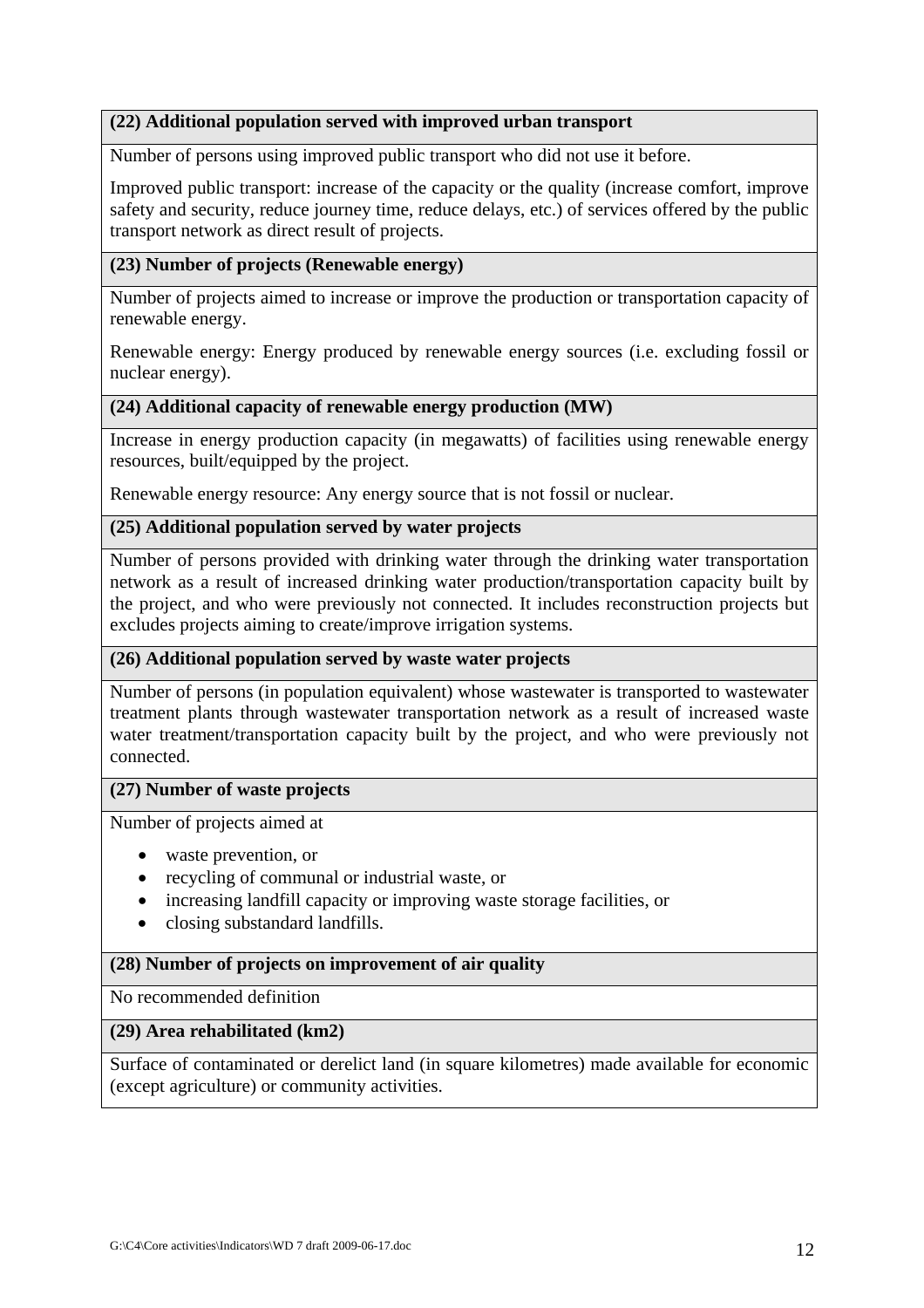# (30) Reduction greenhouse gas emissions (CO<sub>2</sub> and equivalents, kt)

The gross total reduction in greenhouse gas emissions (in CO2 equivalents, kiloton per annum) as a result of interventions financed by Structural Funds. Calculating CO2 equivalent is in line with United Nations Framework Convention on Climate Change (UNFCCC) standards (also see Decision No 280/2004/EC).

# **(31) Number of projects (Risk prevention)**

Number of projects aimed to decrease the risk exposure of certain group of people or territories to natural disasters. The project can aim to decrease the chance of the disaster affecting the population or decrease the damage that potential disasters can cause. Projects that are primarily aimed to increase the capacity to deal with the after-effects of natural disasters are not considered as risk prevention projects.

## **(32) Number of people benefiting from flood protection measures**

Number of people exposed to flood risk and whose vulnerability decreased as a direct result of a Structural Funds project.

# **(33) Number of people benefiting from forest fire protection and other protection measures**

Number of people exposed to a certain risk and whose vulnerability decreased as a direct result of a Structural Funds project.

## **(34) Number of projects (Tourism)**

Number of projects aimed to develop the tourism industry in the region.

Project: an operation that last for a definite time and aims to produce a specified output. The output may or may not be tangible.

### **(35) Number of jobs created (Tourism)**

Gross direct jobs created (in full time equivalents) by tourism projects (projects counted under core indicator 34)

## **(36) Number of projects (Education)**

Number of projects for education / training infrastructure development (includes buildings and equipment)

### **(37) Number of benefiting students (Education)**

Number of students using the buildings or equipment provided by the project for their education or training (average users per year).

### **(38) Number of projects (Health)**

Number of projects for health infrastructure development (includes buildings and equipment).

### **(39) Number of projects ensuring sustainability and improving the attractiveness of towns and cities (Urban development)**

No recommended definition